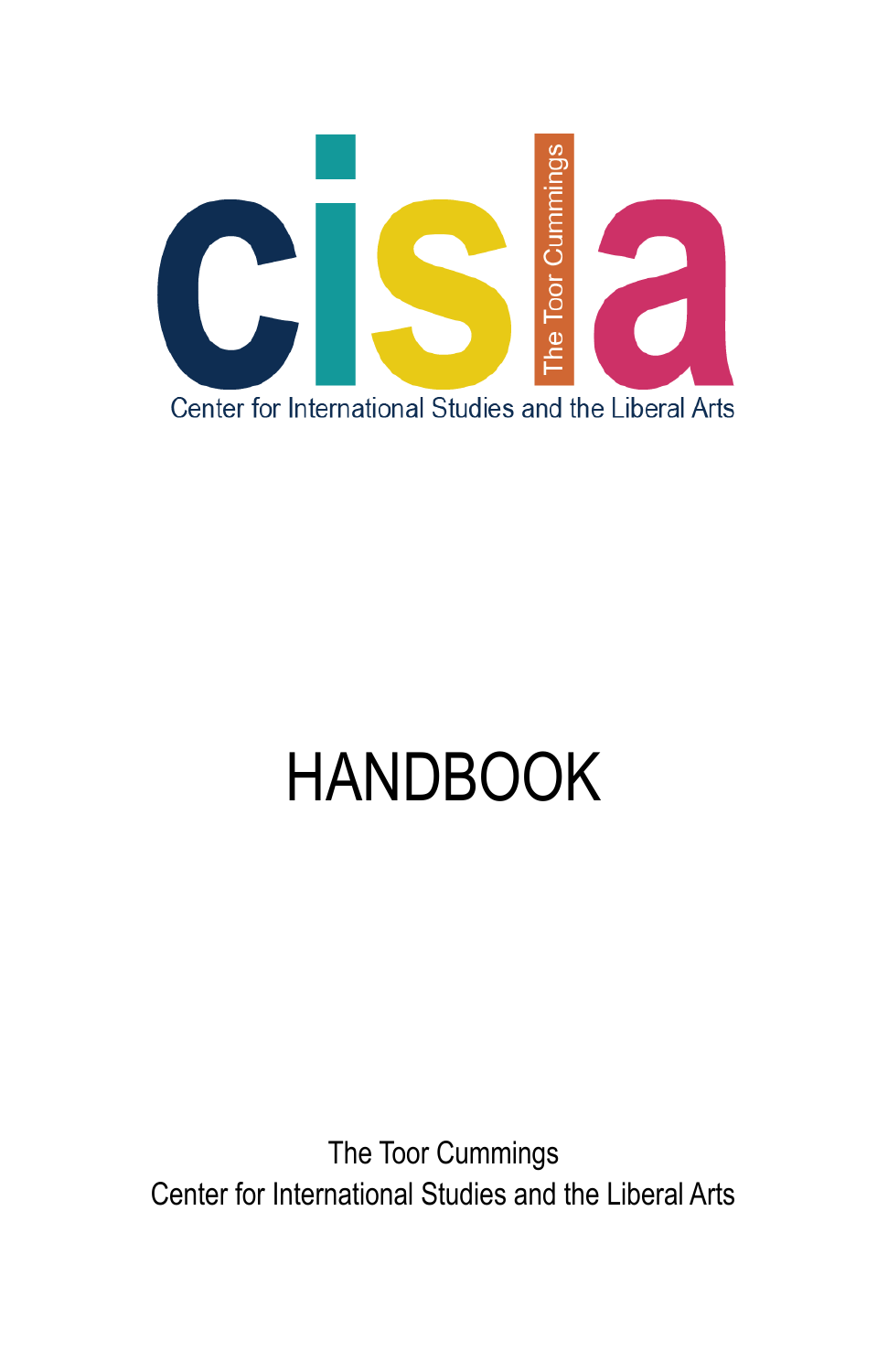

The Toor Cummings Center for International Studies and the Liberal Arts (CISLA) was named after Joanne Toor Cummings, a distinguished graduate of the Connecticut College class of 1950, who generously donated the founding gift for the Center. Joanne Toor Cummings was passionate about international affairs and was deeply committed to the arts.

With her gift to CISLA, Toor Cummings ensured that generations of Connecticut College students would receive an extraordinary international education and become culturally sensitive, socially engaged, politically informed leaders of tomorrow.

We honor her legacy, along with the generous gifts of a dozen additional donors to CISLA who followed in her footsteps to make a CISLA education possible for over 700 Connecticut College graduates.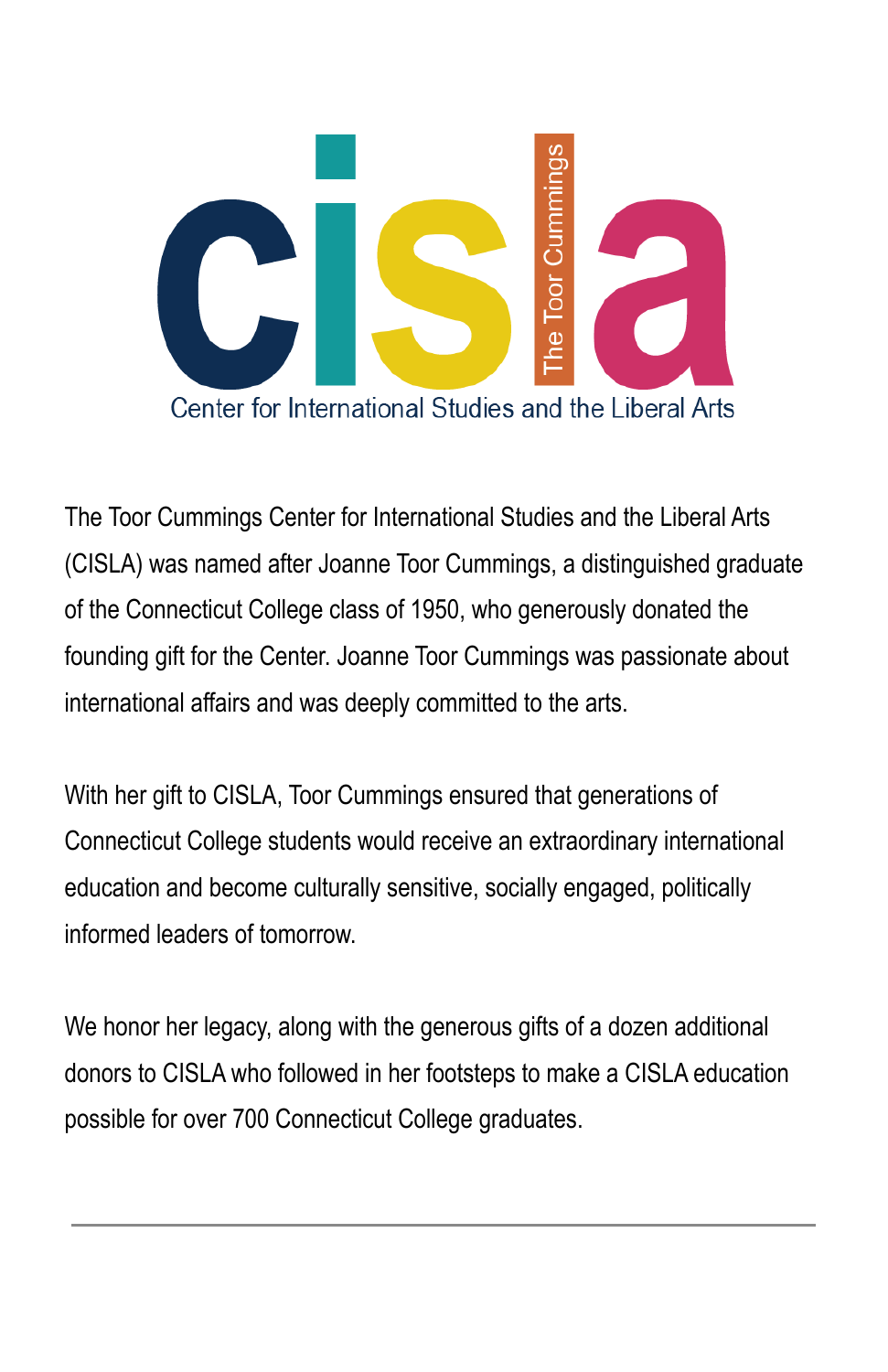### **The Toor Cummings Center for International Studies and the Liberal Arts**

Connecticut College 108 Blaustein / Walter Commons 270 Mohegan Avenue / New London, CT 06320

860-439-2440 / [CISLA@conncoll.edu](mailto:CISLA@conncoll.edu) Instagram / Twitter / Facebook: @conncollCISLA / CISLA.conncoll.edu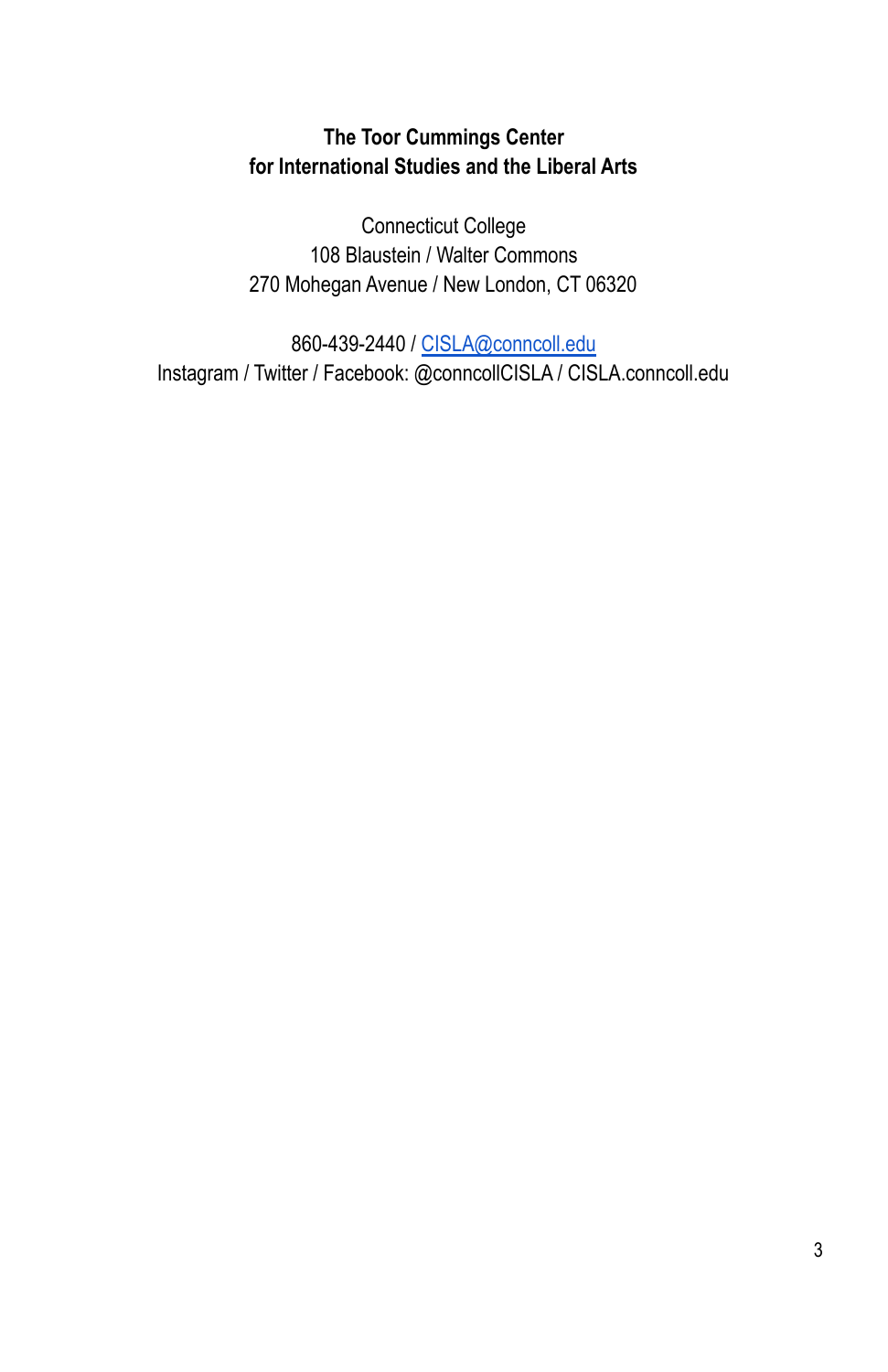

## **Table of Contents**

| I.   | Introduction to CISLA           |                                  |         |
|------|---------------------------------|----------------------------------|---------|
|      | А.                              | Mission                          | page 2  |
|      | В.                              | Rationale                        | page 2  |
|      | C.                              | Methodology                      | page 2  |
|      | D.                              | The three CISLA questions        | page 2  |
| II.  | Components of the CISLA program |                                  |         |
|      | А.                              | Grade Point Average (GPA)        | page 3  |
|      | В.                              | Coursework                       | page 3  |
|      | C.                              | Proficiency in a world language  | page 4  |
|      | D.                              | Funded international internship  | page 6  |
|      | Е.                              | Senior Integrative Project (SIP) | page 6  |
|      | F.                              | The CISLA reflection essay       | page 6  |
| III. | Application process             |                                  |         |
|      | А.                              | Timeline                         | page 7  |
|      | В.                              | The CISLA application            | page 8  |
|      | С.                              | Acceptance                       | page 11 |
|      |                                 |                                  |         |

IV. Approvals and changes **page 11** and set of the set of the page 11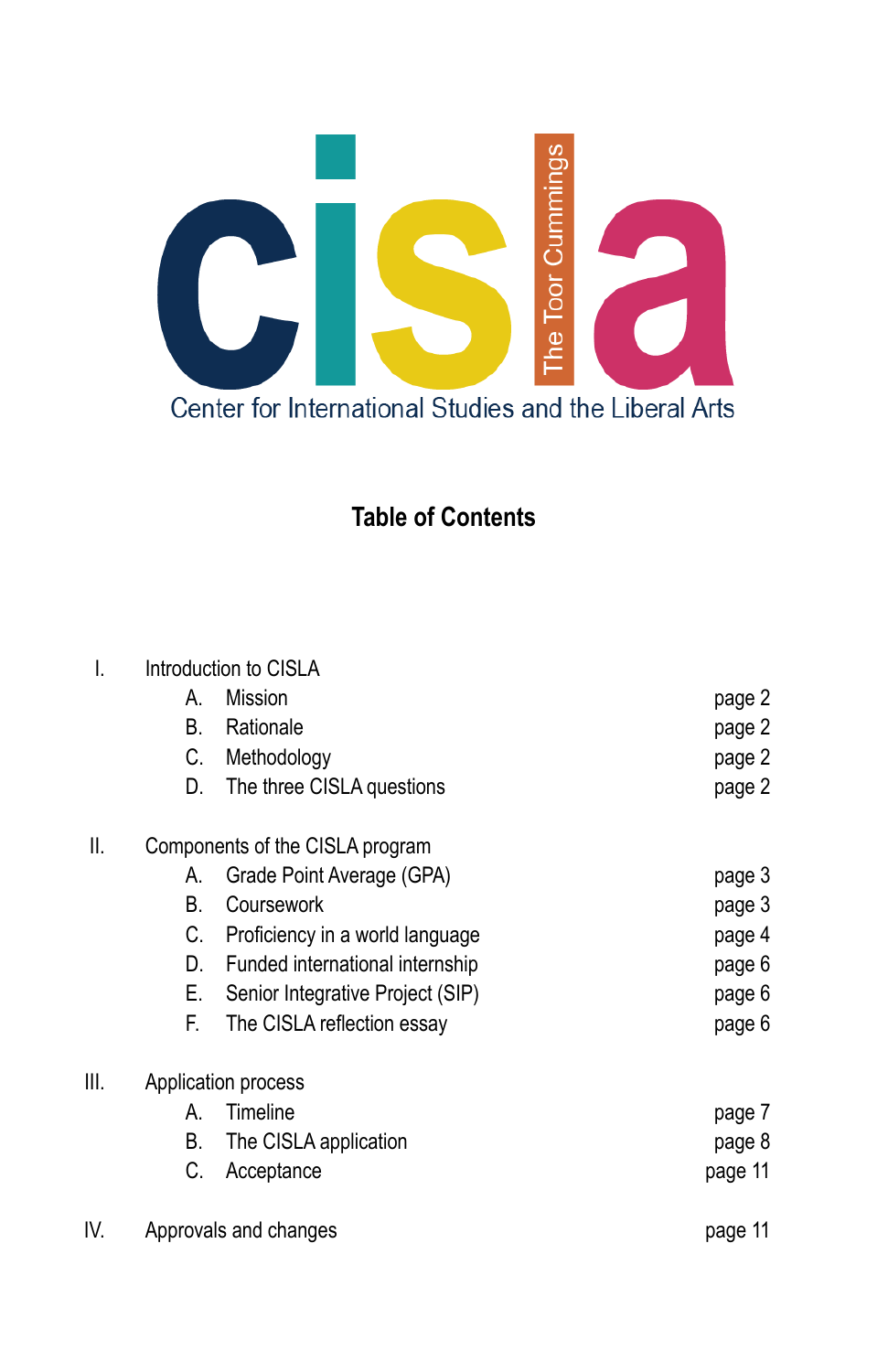| V.  | Criteria for certification |         |
|-----|----------------------------|---------|
| VI. | CISLA certificate ceremony | page 11 |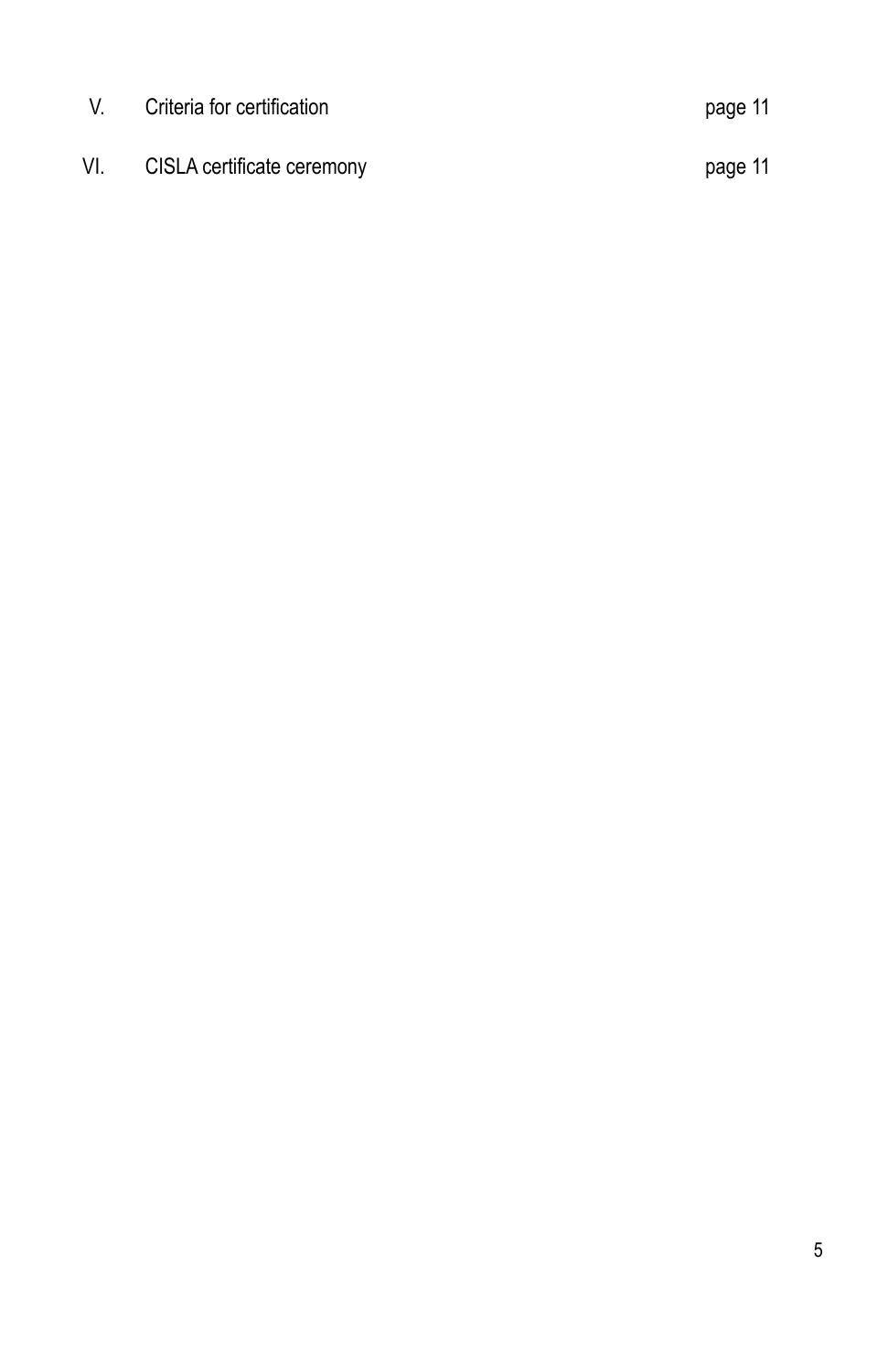#### **I. Introduction to CISLA**

#### A. Mission

CISLA's mission is to educate culturally sensitive, socially engaged, politically informed leaders, and to give them the skills to succeed in a globalized world.

#### B. Rationale

The world is increasingly interconnected, and higher education must prepare students to meet the challenges of our rapidly evolving world. Students in all disciplines benefit academically, professionally, and personally from gaining international perspectives, as well as the ability to work effectively across cultures.

#### C. Methodology

CISLA offers the support and structure for Connecticut College students to have an intensive and integrative international experience grounded in:

- Internationally-focused coursework
- Oral proficiency in a world language
- A culminating senior integrative project

#### D. The three CISLA questions

The three CISLA questions are an important part of the CISLA experience. They were designed to ensure that the broad-based learning of CISLA scholars is always grounded in the liberal arts tradition.

- How do the multiple origins and power dynamics of contemporary society impact us today?
- How can one's personal, national, or cultural history shape possibilities for the future?
- How can we address the material, spiritual, and ethical challenges facing the world today?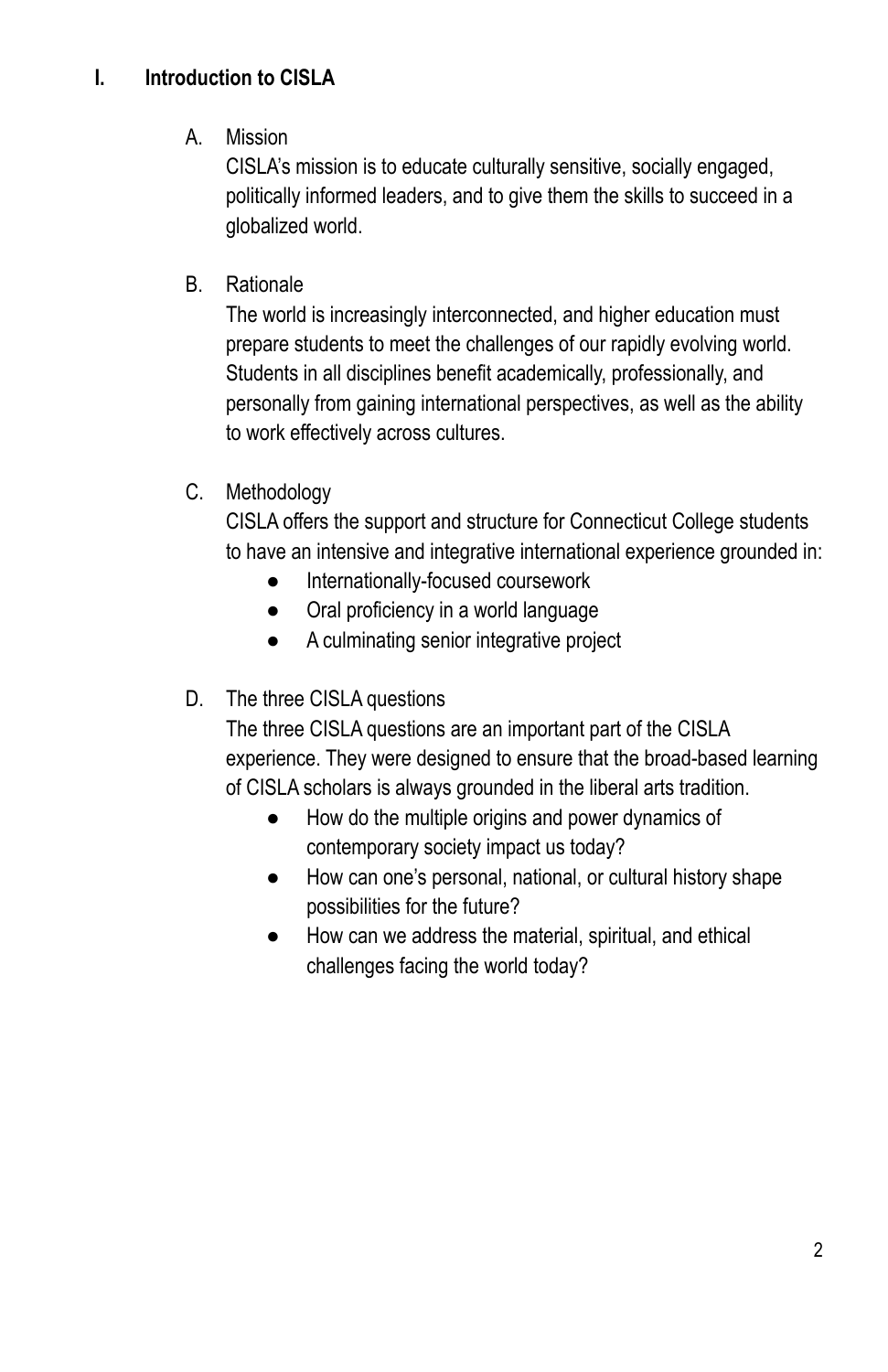#### **II. Components of the CISLA program**

A. Grade Point Average (GPA)

Students must have a minimum GPA of 3.0 in order to apply to the program. CISLA scholars must maintain a 3.0 GPA in order to qualify for the funded internship.

B. Coursework

CISLA requires students to take three specific courses designed exclusively for scholars in the certificate program:

- IS 201: Perspectives on Modern Global Society is taken in the spring of the sophomore year and is a 4-credit course. In IS 201, students study an array of global issues and develop a theoretical framework to guide their CISLA experience. This course is taught by faculty from various disciplines, research librarians, and CISLA staff.
- IS 301 and 302: CISLA Junior Seminar is a two-course sequence taken in the fall and the spring of the junior year, one credit per semester. IS 301 and 302 are taught mostly asynchronously with periodic synchronous meetings. The course is designed to help students identify and secure a successful internship placement, prepare students for the internship experience, and bring students along in their research so they are ready to write the SIP in the senior year.
- IS 401: New Perspectives on Modern Global Society is taken in the fall of the senior year. IS 401 is a 2-credit seminar, graded on a pass/no pass basis, designed to provide a forum for discussing the new perspectives that students have gained from their internship and study away.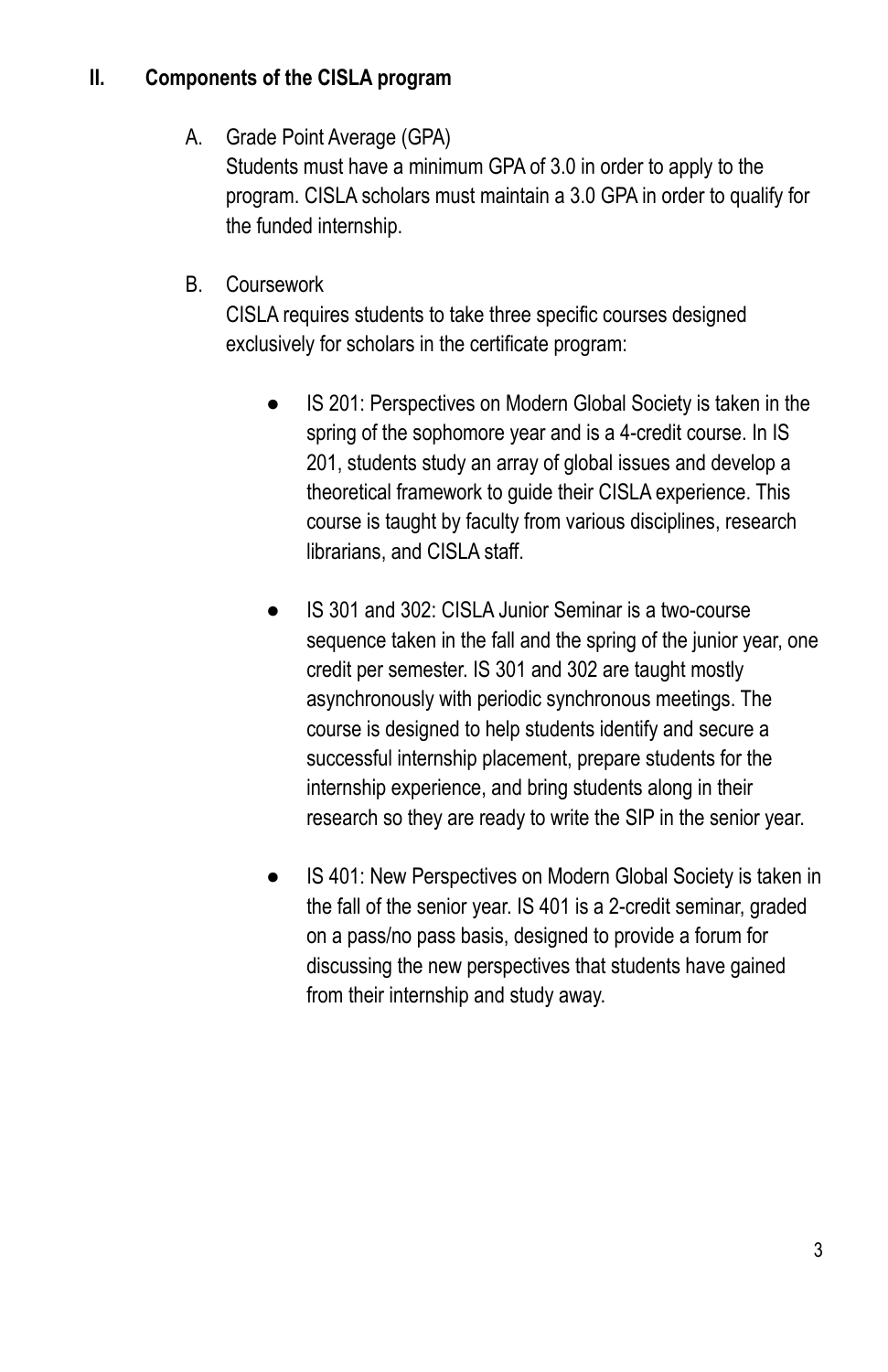CISLA scholars must take four additional core courses. These courses should be chosen with the goal of broadening knowledge of the chosen country and developing a strong academic background for the senior integrative project (SIP). The core courses:

- Should not be in the major
- May be in the minor or a second major
- May be a course already taken
- May be a course from study away
- May be a course taken in any of the student's years at the college, including the senior year
- May include only one course at the 100 level
- C. Proficiency in a world language

Gaining proficiency in a world language is a foundation of the CISLA program. We encourage students to study away when feasible in order to further develop their language proficiency. Students must be prepared to apply their world language skills, engage in another culture, and make meaningful contributions in their CISLA internship during the summer of their junior year.

Students should be taking a 200-level language course or higher at the time of application to the CISLA program. Students who are beginning a new language during the fall of their sophomore year must articulate a plan for gaining intermediate-level proficiency in their CISLA language by the junior year, often through intensive summer study and additional self study.

All CISLA scholars are required to take courses in their chosen world language throughout their five semesters in the program. Additionally, if a student chooses to study away, they will be asked to select a program with a strong emphasis on language learning in a country where the student's CISLA language is spoken.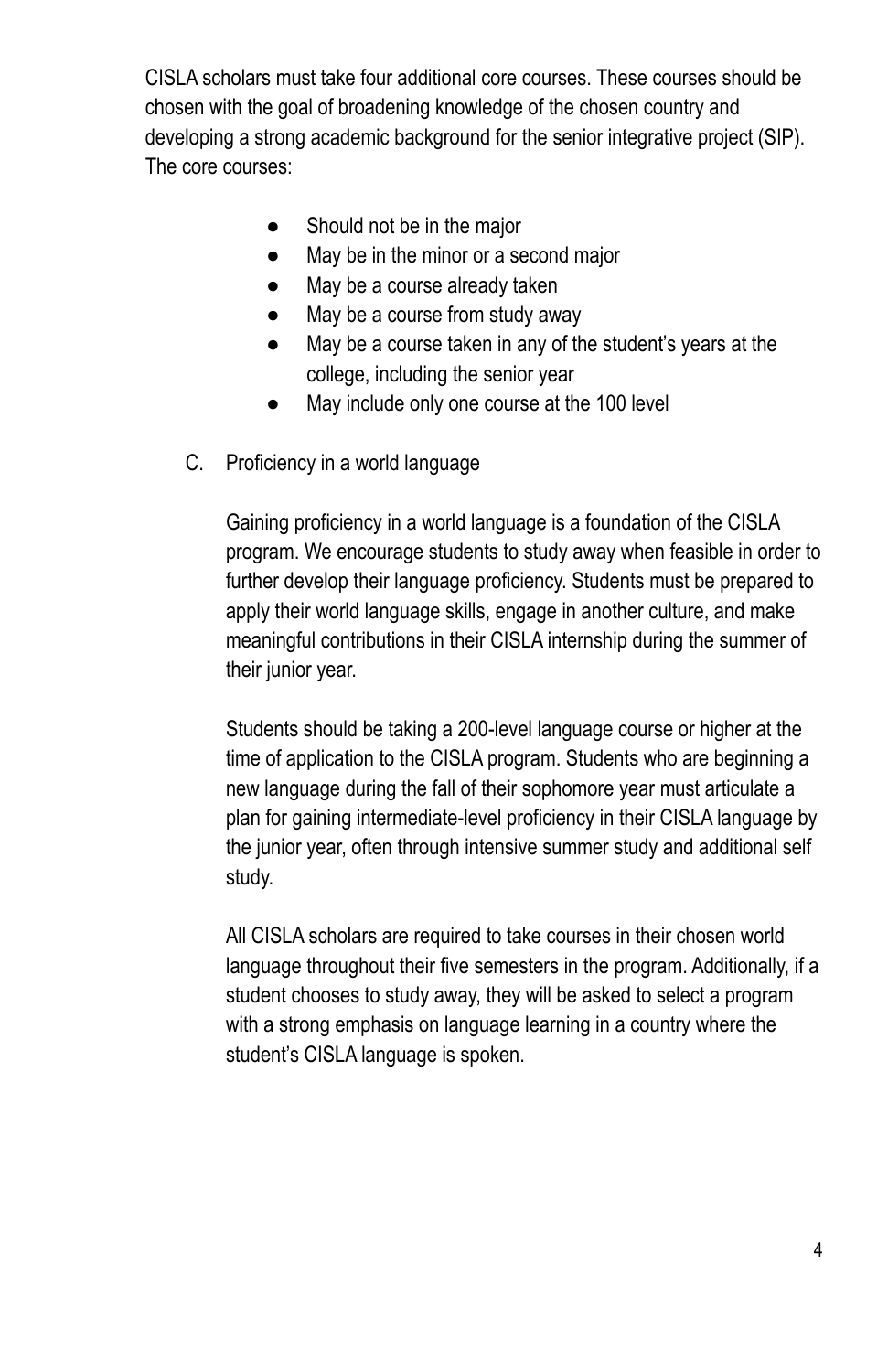Seniors will be required to take an exit Oral Proficiency Interview (OPI) conducted by the American Council on the Teaching of Foreign Languages (ACTFL). Specific guidelines for the interview may be found here: ACTFL [Guidelines](https://www.actfl.org/assessment-research-and-development/actfl-assessments/actfl-postsecondary-assessments/oral-proficiency-interview-opi) link

The required exit levels for CISLA certification are:

## **INTERMEDIATE MID level languages**

Arabic German Hebrew Japanese Korean Mandarin Russian

#### **INTERMEDIATE HIGH level languages**

**French** Italian Spanish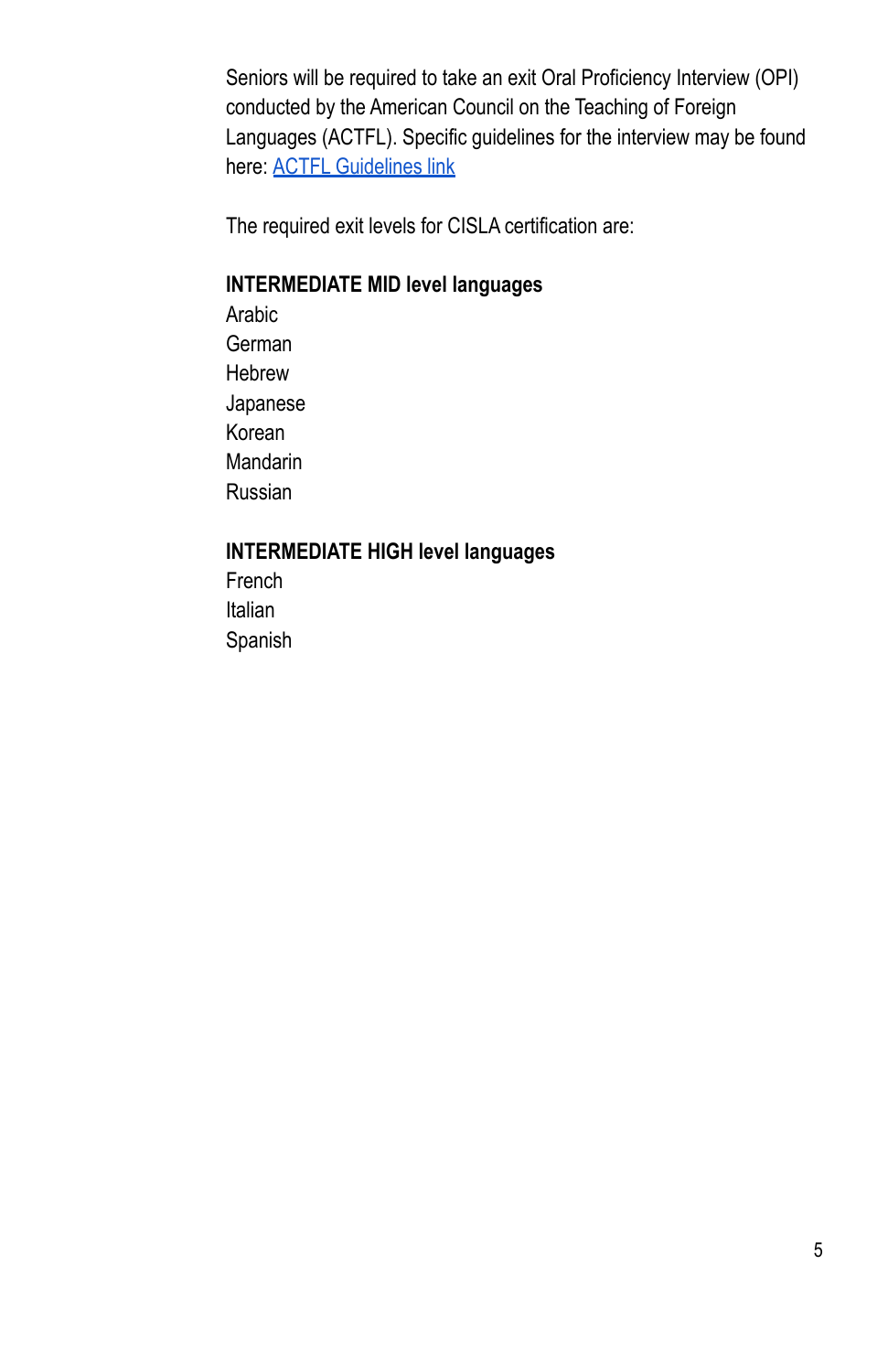### **D. Funded International Internship**

Students work extensively with CISLA staff during the junior year to identify organizations of interest and to create detailed contact lists used to secure an internship.

- Students complete an 8-12 week internship in one location during the summer between the junior and senior year.
- The internship must be conducted in the scholar's chosen world language.
- The internship must be a full-time work experience consisting of a minimum of 30 hours per week.
- The internship is fully funded, based on travel and living costs in the chosen country.
- Normally, CISLA only supports internships in countries where English is not the predominant language.

## **E. Senior Integrative Project (SIP)**

During the senior year, students complete a Senior Integrative Project that integrates work in the major, the four CISLA courses, study away (when applicable), and the international internship.

- The SIP is normally completed in the major department either as an 8-credit honors thesis (two semesters with permission of the department) or a 4-credit independent study (fall or spring semester).
- During the first semester of the junior year, students must secure a faculty advisor for their SIP.
- CISLA scholars must receive a grade of B+ or higher on their SIP to receive the CISLA certificate.

## **F. The CISLA reflection essay**

As part of IS 401, the CISLA senior seminar, all scholars must complete a 7- to 10-page reflection essay responding to one or more of the three CISLA questions. Reflection is an important component of the CISLA certificate program: it provides an opportunity for students to integrate work in their senior integrative project with other program components (language study, study away [when applicable], disciplinary study, and the CISLA internship), and to consider the relevance of their work to the wider world.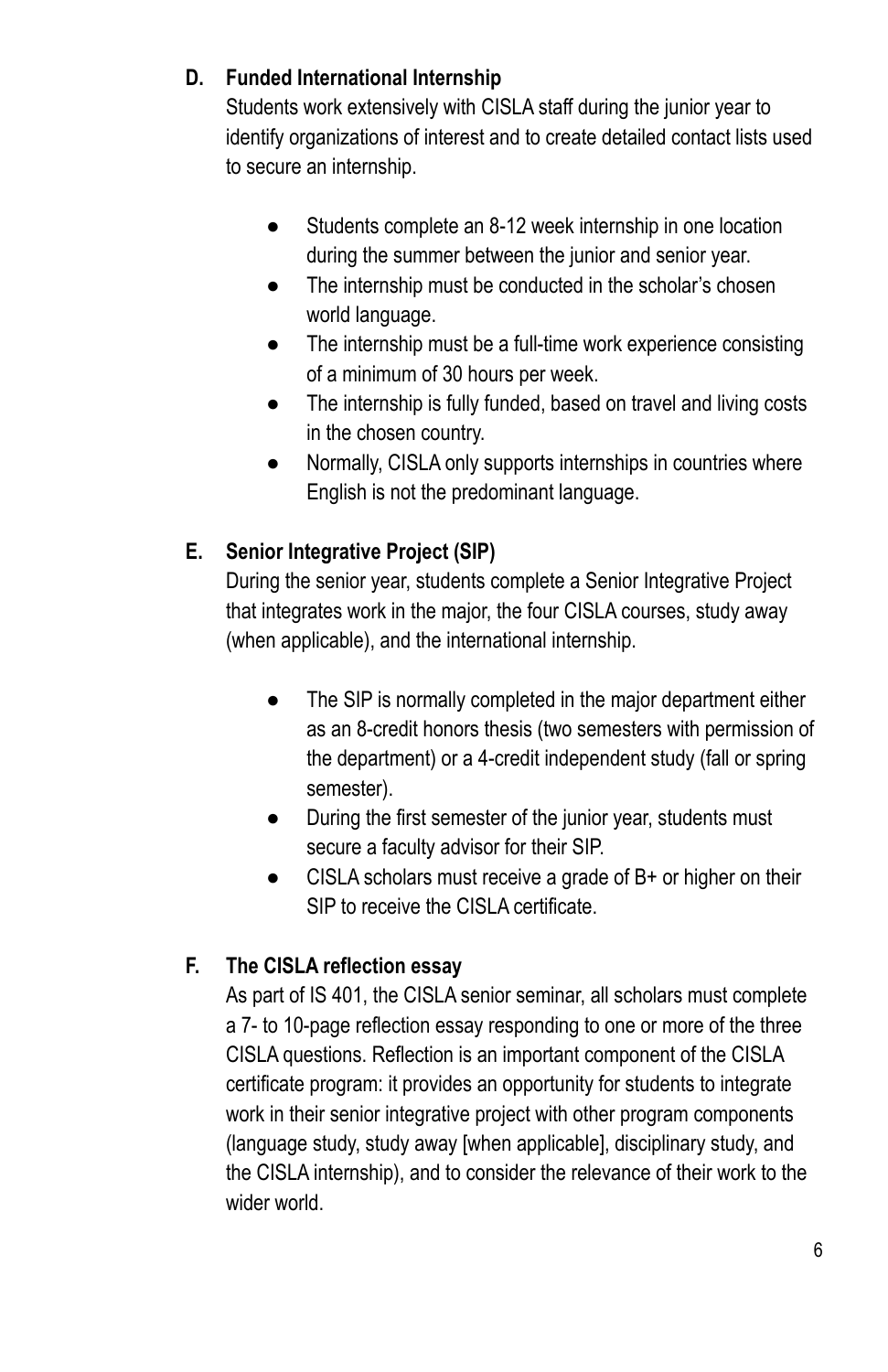A. Timeline

## **Spring of the first year**

First-year students attend CISLA information sessions

## **September of the sophomore year**

- Sophomores attend an information session in early September and submit a form indicating that they intend to apply to CISLA.
- Applicants are assigned a senior student mentor and faculty advisor and are directed to contact them to discuss the application process and their research ideas.
- Students are encouraged to come to the CISLA office to discuss their research ideas with the directors or associate director.

## **October of the sophomore year**

- Final applications are due in mid October.
- CISLA solicits recommendations from two faculty members chosen by the student.
- Applicants participate in a 15-minute interview with CISLA faculty and staff.

## **End of October / early November of the sophomore year**

Applicants are notified before pre-registration whether they have been accepted to CISLA so that in the event of non-admission to CISLA, they will have the opportunity to register for a Pathway.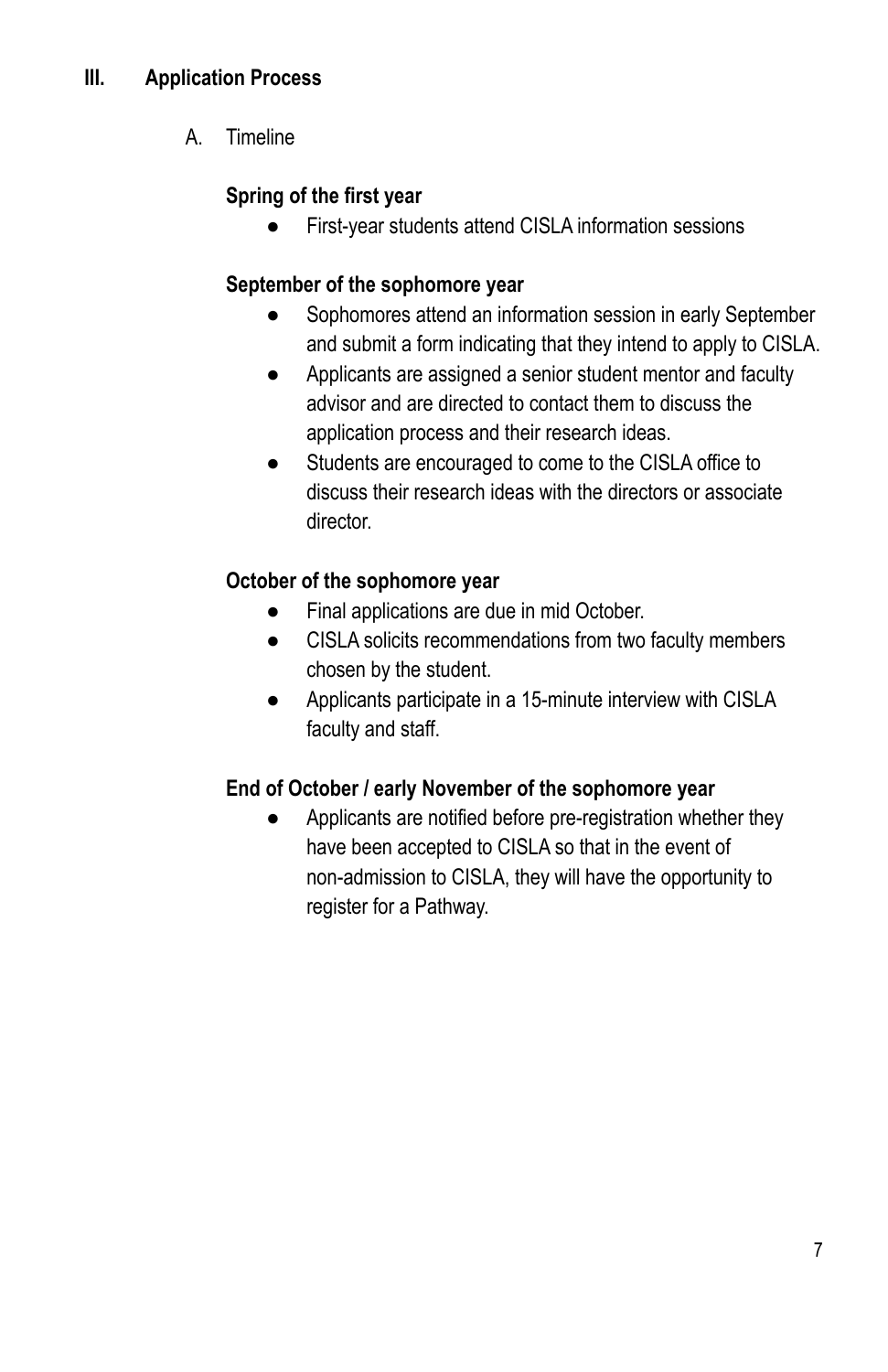#### **B. The CISLA application**

Students apply during the first semester of the sophomore year by submitting an application crafted in consultation with a senior CISLA student and a faculty advisor. Applicants will be asked to outline their preliminary research ideas for their future Senior Integrative Project with some concrete evidence of beginning research (a brief overview of the topic with references to at least three scholarly sources). Students are encouraged to consult with a faculty member in their field or with a research librarian affiliated with CISLA in support of this process. Additionally, students provide information about internship ideas, language study and previous coursework, and give the names of faculty members who will be contacted for a recommendation.

The application consists of the following questions:

- i. What motivates you to apply to CISLA? (approximately 200 words)
- ii. A central part of the CISLA program is participating in a diverse cohort of students and faculty with a wide range of linguistic, disciplinary, and geographic interests. What values, interests, and perspectives would you bring to the CISLA community? (approximately 200 words)
- iii. What language do you intend to study in CISLA?
- iv. Why did you choose this language?
- v. How will your chosen CISLA language connect to your project?
- vi. If your proposed CISLA language is not offered in a four-year program at the college, please outline the steps you will take and resources you will access to learn your language throughout your three years in CISLA.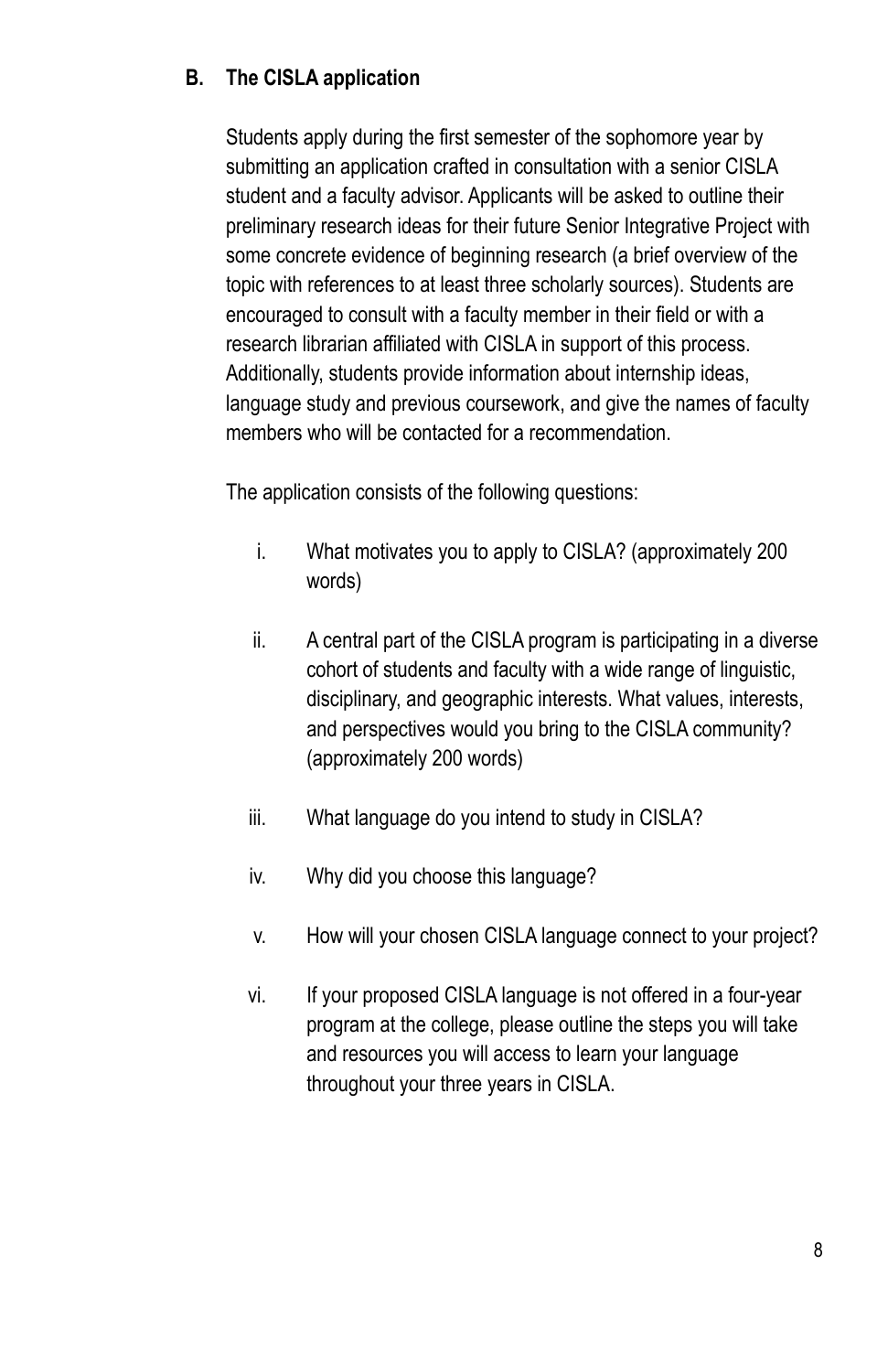- vii. What are your intended study away plans?
	- 1. CISLA scholars are encouraged to study away during the junior year when feasible. CISLA does not cover the costs of study away, and students are strongly encouraged to apply for both internal and external scholarships to help defray the costs of study away.
	- 2. If CISLA scholars are able to study away, we encourage them to do so in a country where the student's CISLA language is spoken and in a program where language study is emphasized. Students who cannot study away work with CISLA staff to ensure they are linguistically prepared to successfully complete an internship after the junior year, and pass the ACTFL Oral Proficiency Interview in the senior year.
- viii. In what country do you intend to complete the CISLA internship?
- ix. Description of the Senior Integrative Project (SIP):
	- 1. The SIP is completed in the senior year as a 400-level, 4-credit independent study or as an 8-credit honors thesis in the major. This project is the focus of your research that will integrate coursework in your major, the four supporting core courses, your geographical area of interest, study away, and your internship experience. Briefly describe a potential topic or area of interest for your CISLA SIP, and explain why this topic matters to you. How is your topic situated within a broader global context or related to a transnational global challenge (e.g., migration, sustainability, human rights, inequality, global health, etc.)? (approximately 500 words [two pages double-spaced] with reference to at least three scholarly sources).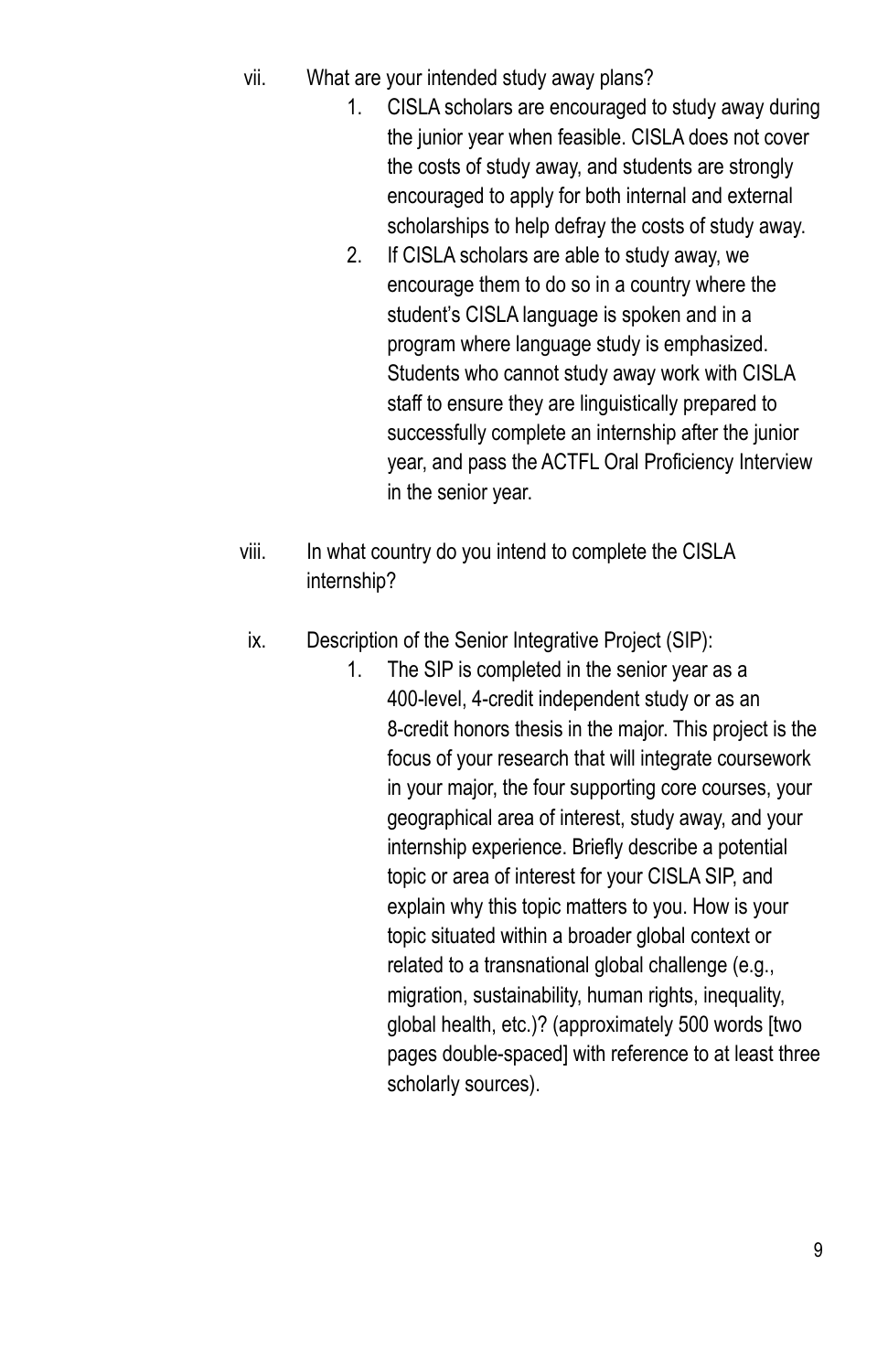- 2. When writing their proposal, students may wish to consult chapters 3-5 of The Craft of Research by Wayne Booth, et. al., copies of which are held online through Shain Library and the CISLA office. An SIP will evolve and change during the CISLA experience, but it is essential to begin with a feasible research and internship plan as part of the application process.
- x. Support courses: CISLA scholars each take 4 support courses to bring additional disciplinary perspectives to their Senior Integrative Project. These courses should be chosen with the goal of broadening knowledge of your CISLA country and developing a strong academic background for the SIP. The support courses should not be in the major, but may be in the minor or a second major. Please list what those courses might be, and how they would support your SIP topic (these may change throughout your time in CISLA).
- xi. Internship description: The proposal should include a description of an ideal internship that will give the student practical experience and the necessary background to complete the SIP. Applicants may list a general internship location such as "a women's rights organization in Spain," or "an environmental NGO in Japan." However, a student may also list a specific organization. Students should research organizations that are doing the kind of work that interests them.
- xii. Faculty recommendations: Applicants should provide the names of two faculty members to be contacted for a reference. Students should ask the faculty members in advance whether they may be listed as a reference on their application to CISLA. CISLA will contact faculty directly to request a reference.